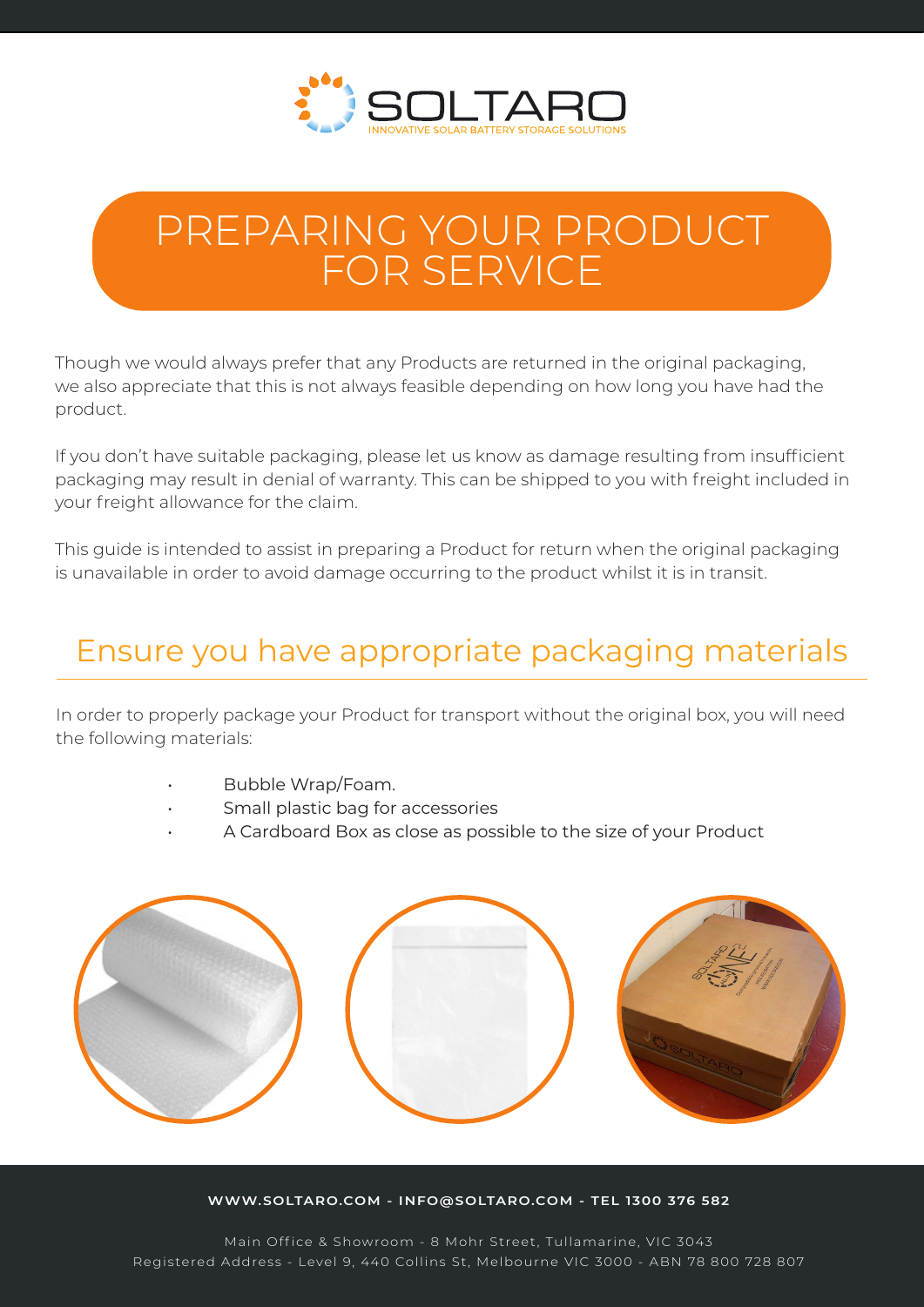- 1. Remove the Product from the installation. Ensure you follow the Decommissioning instructions found in the relevant instruction manual for your system.
- 2. Ensure that any non-Soltaro accessories have been removed from the Product, as we are unable to guarantee that these can be returned.
- 3. Wrap your unit with Bubble Wrap or line the inside of your cardboard box with suitable Foam packaging. Ensure that any external connectors or accessories are well protected.
- 4. While Bubble Wrap/Foam packaging is the most recommended material to use, some customers choose to use layered cardboard, packaging blankets or plastic packaging.
- 5. Open the top of your Cardboard Box and lower your Product in. If sending with a wall bracket, ensure that the wall bracket is packaged BELOW the battery, locked into any securing hooks or mounting holes.
- 6. Place any screws, cables, or other accessories into the plastic bag, and pack the bag into the box, ensuring that it is not packaged in a way that could scratch the Product.
- 7. It is vital that the Product is well secured inside the box. Please ensure that it won't be able to move around at all during transit. Use extra packaging if necessary to fill any gaps.
- 8. Thoroughly tape up the box from top to bottom.
- 9. If the Product is heavier than 30kg, it may be required to be shipped on a pallet. Confirm with your freight company or local Soltaro branch if this is the case. If so, ensure it is packaged onto a suitably sized pallet flat, and securely strapped to the pallet to ensure that it does not move in transit.

### Key Points to Note

Poor packaging can result in damage occurring to the unit; this may void your warranty. It is therefore of utmost importance that your product is packaged as securely as possible before it is returned:

- A Cardboard Box is a necessary requirement for safely transporting any unit, due to the labelling requirements of most freight companies.
- The unit must be secured inside the box to avoid any movement. Movement during transit causing external connector breakage is the most common cause of damage.
- Padding, especially on the screen or indicator side, is vital.

### **WWW.SOLTARO.COM - INFO@SOLTARO.COM - TEL 1300 376 582**